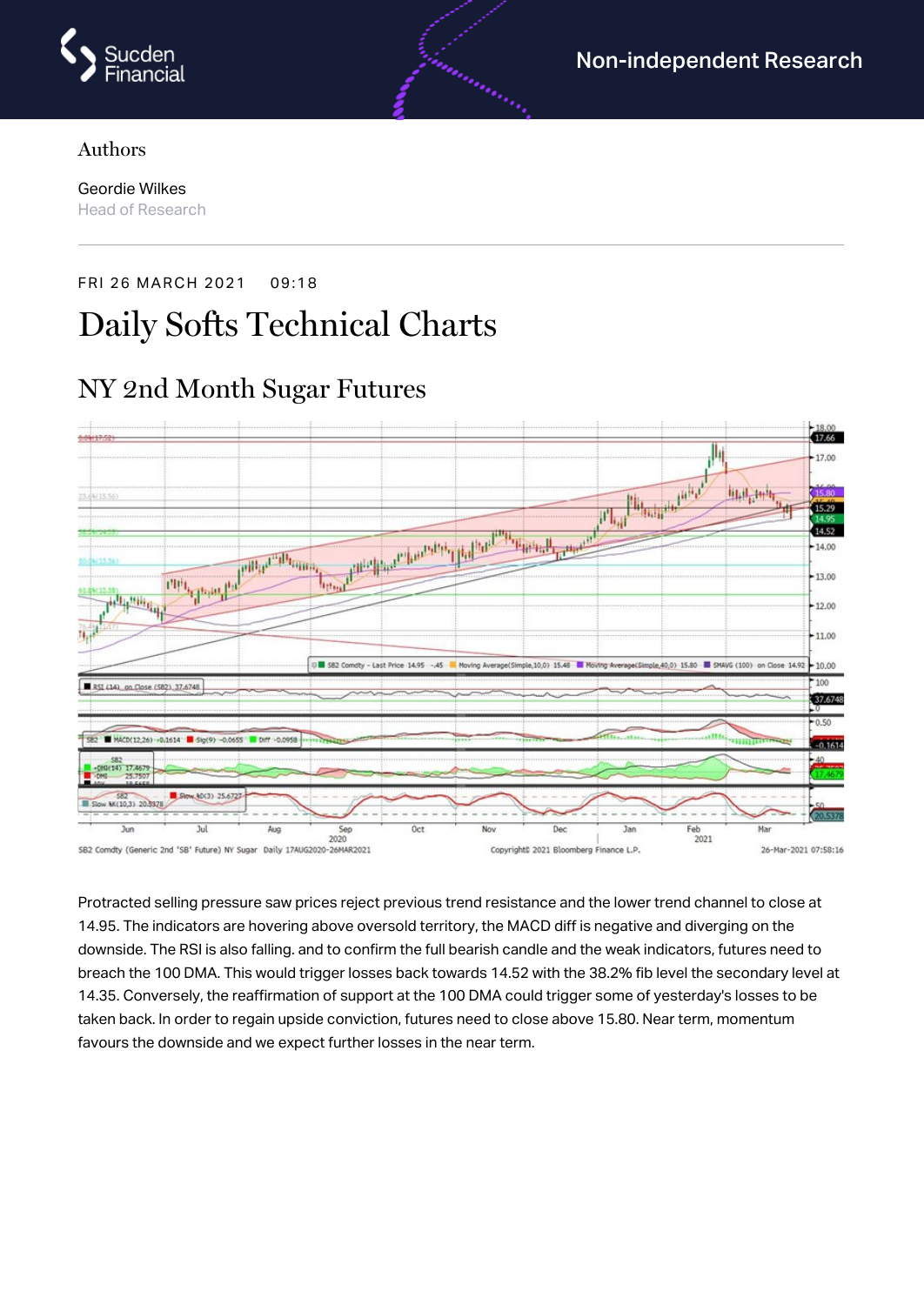## Ldn 2nd Month Sugar Futures



Ldn sugar prices weakened yesterday, are prices rejected the 10 DMA and closed on the back foot at 429.10. The stochastics are falling but are above oversold, the MACD diff is negative but lacks conviction. In order to confirm the outlook of lower prices, futures need to break below the lower trend channel. A breach of this level could trigger losses back to 400, where futures need to break in order to indicate a change in trend. On the upside, support at the lower trend channel has held firm in recent weeks and this could trigger losses back towards the 10 DMA. Futures need to break above 450 in order to confirm the outlook of higher prices.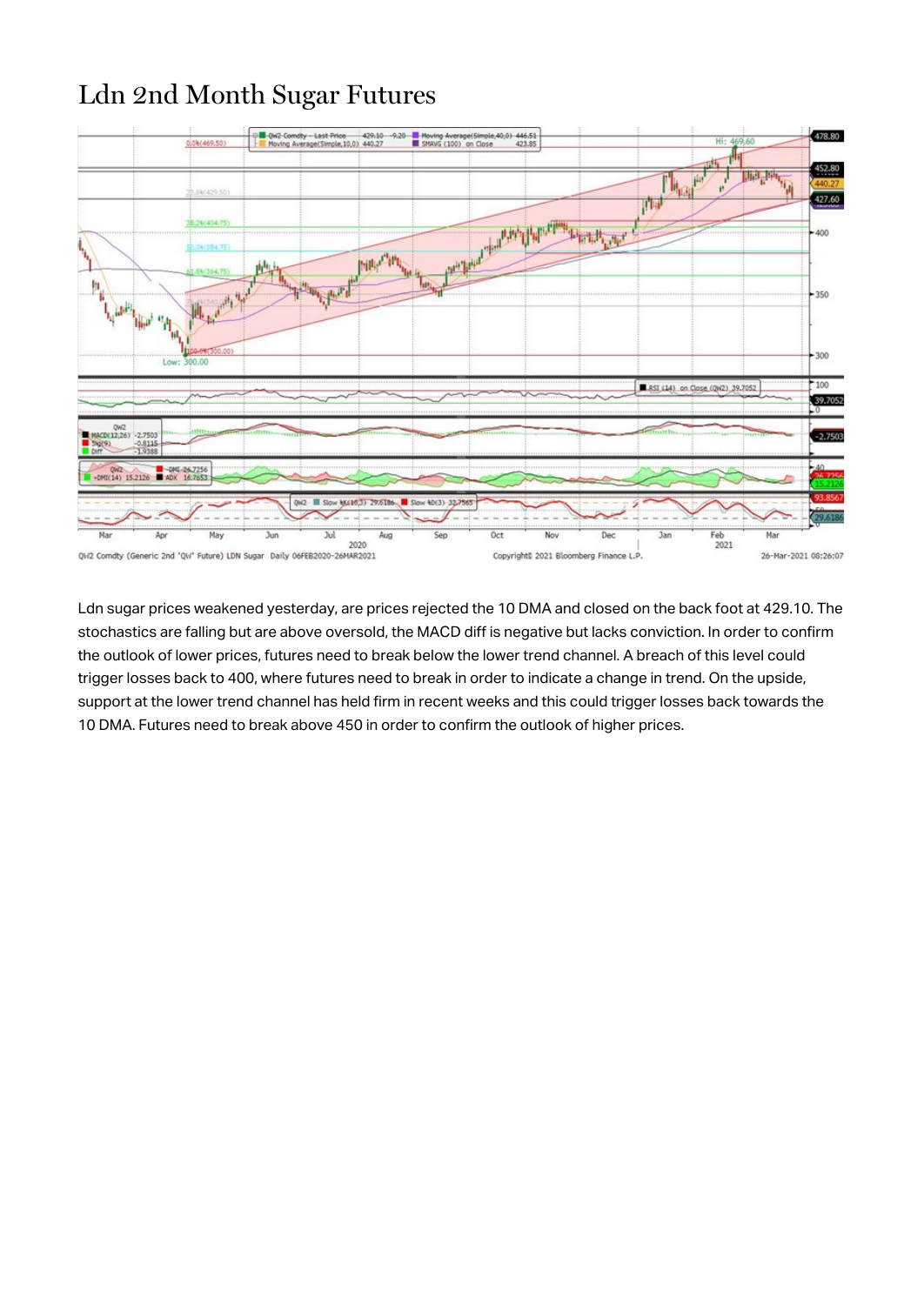### NY 2nd Month Coffee Futures



NY coffee prices were well supported at 127.30, prompting a close at 128.65. The stochastics are falling towards the oversold territory. The MACD diff is negative and starting to diverge. Yesterday's price action suggests we could see futures break above 130. The market closed marginally in the green which is a hammer candle, but futures need to close above 131 and then 135 in order to confirm the outlook of higher prices. On the downside, rejection of prices at 130 could set the scene for lower prices towards 125.75. A break of this level would help to confirm the descending triangle and could prompt a test of 120.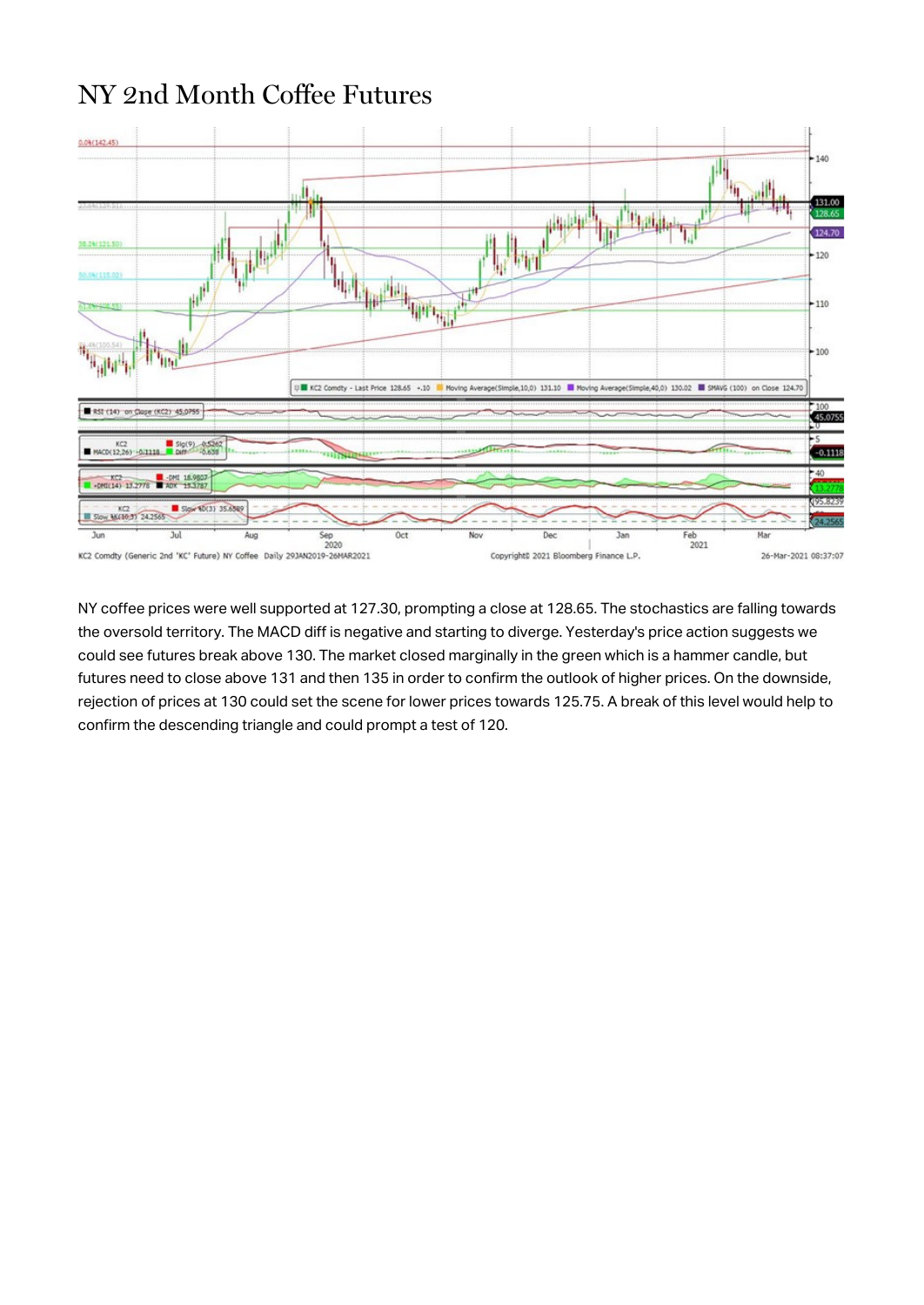## Ldn 2nd Month Coffee Futures



Ldn coffee prices consolidated yesterday as intraday trading tested support and resistance. Stochastics are declining towards oversold, the MACD diff is negative. Appetite for prices below the trend channel around 1350 could set the scene for higher prices back towards 1400. Futures have been well supported below the trend support in recent months, prompting a rally. The medium-term level on the upside is 1435. On the downside, a break below 1350 would set the scene for a test of support at 1332.72.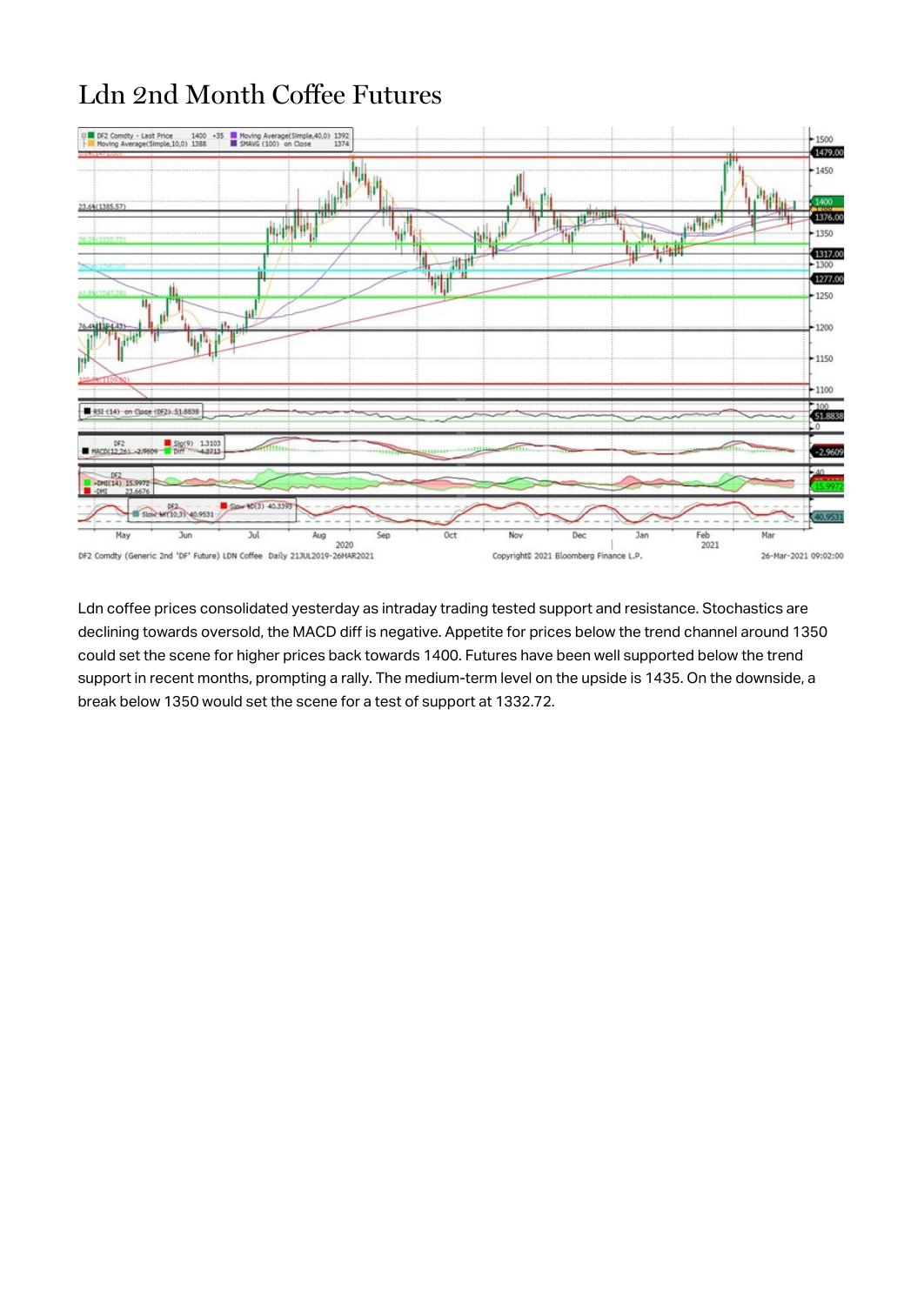#### NY 2nd Month Cocoa Futures



NY cocoa gained ground yesterday as intraday trading tested resistance at 2500. The market rejected this level and futures closed at 2473. The stochastics are starting are set to give a buy signal, the MACD diff is negative and diverging suggesting strong momentum. Buying pressure is improving, but futures need to close above 2500 and then test 2600 in order to confirm the prospect of higher prices. Conversely, the rejection of 2500 could set the scene for lower prices through trend resistance before targeting 2315.